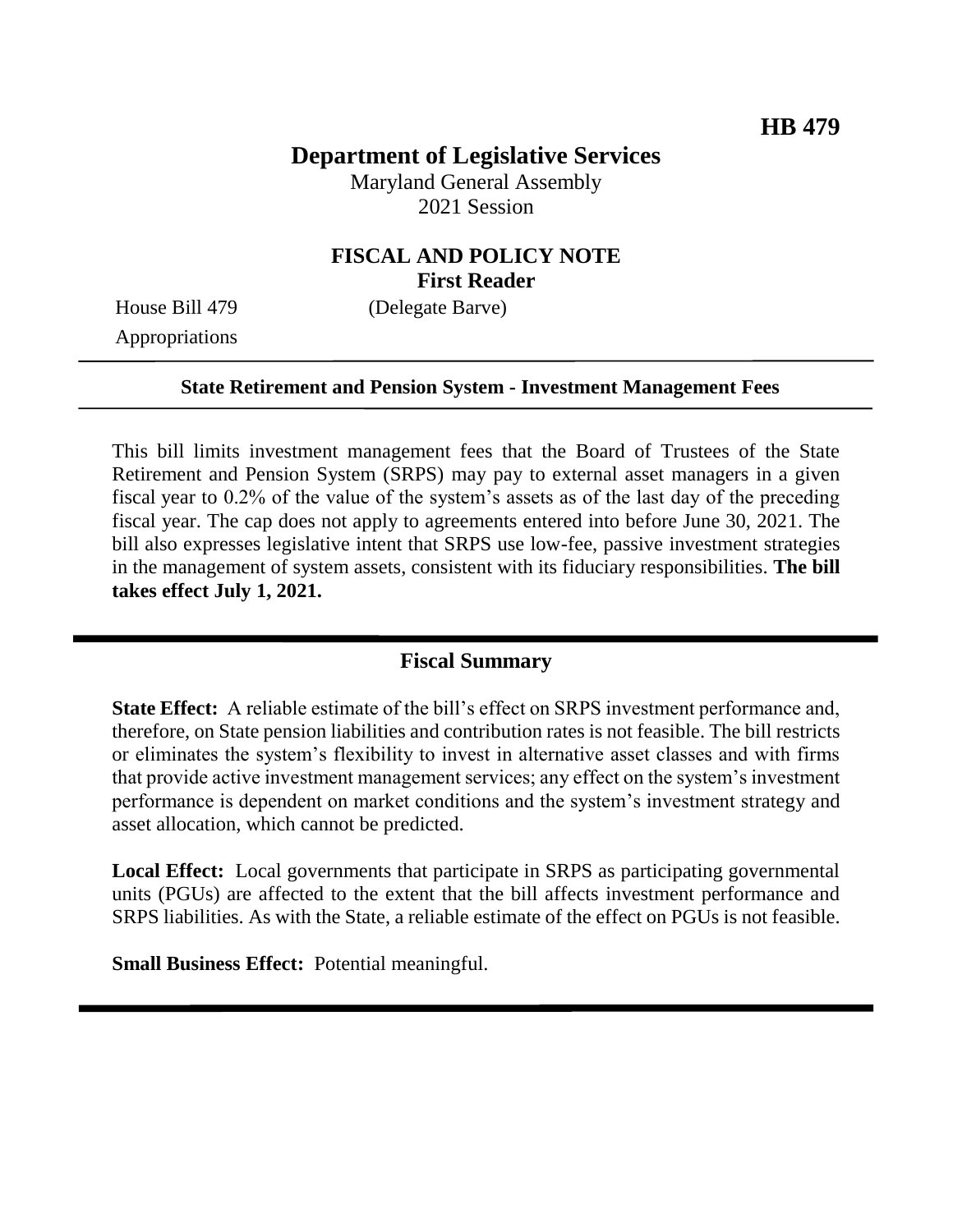### **Analysis**

**Current Law:** The SRPS Board of Trustees is vested with the responsibility for the management, general administration, and proper operation of the several systems. The board has full power to invest the assets of the several systems. Statute establishes an Investment Committee to advise the board and make recommendations on the investment programs, compliance of the investment programs with board policies, and bonding for employees of the State Retirement Agency.

As fiduciaries of the system, members of the board and investment staff are statutorily subject to the "prudent person" standard. They must discharge their duties with the care, skill, prudence, and diligence that a prudent person, under similar circumstances and acting in a similar capacity, would use. They must also diversify the system's investments to minimize the risk of large losses, unless under the circumstances it is clearly prudent not to do so.

The board is subject to a 0.5% cap on the fees it may pay to external investment managers, not including assets invested in real estate or alternative asset classes. There is no cap on the fees that the board may pay for external real estate or external alternative asset management.

**State Fiscal Effect:** Given fee structures in the various financial markets, the bill has the practical effect of precluding the system from investing in real estate and alternative asset classes because doing so would likely result in the system exceeding the 0.2% cap on fees. The bill has the further effect of requiring the system to invest largely in passive investment options within the public equity and fixed income markets, removing the option of hiring active managers that may be able to provide returns in excess of market benchmarks. The payment of lower fees does not, by itself, ensure better investment returns. It does ensure that more assets are available for investment, but it does not ensure that those investments perform any better than they would in higher-fee options, even on a net-of-fee basis.

The effects of the restrictions on the system's investment strategies that result from the bill cannot be predicted reliably. Financial markets can be volatile, and different asset classes perform better than others in different economic climates. To the extent that the bill restricts the system's ability to diversify assets in a manner that both protects the system from large losses, as required by statute, and that takes advantage of economic conditions during different time periods, the bill may have a detrimental effect on investment returns. Lower returns result in fewer assets being available to pay for benefits, which results in higher State pension contributions to pay down the increase in system liabilities. As indicated above, an estimate of any such effect is not feasible.